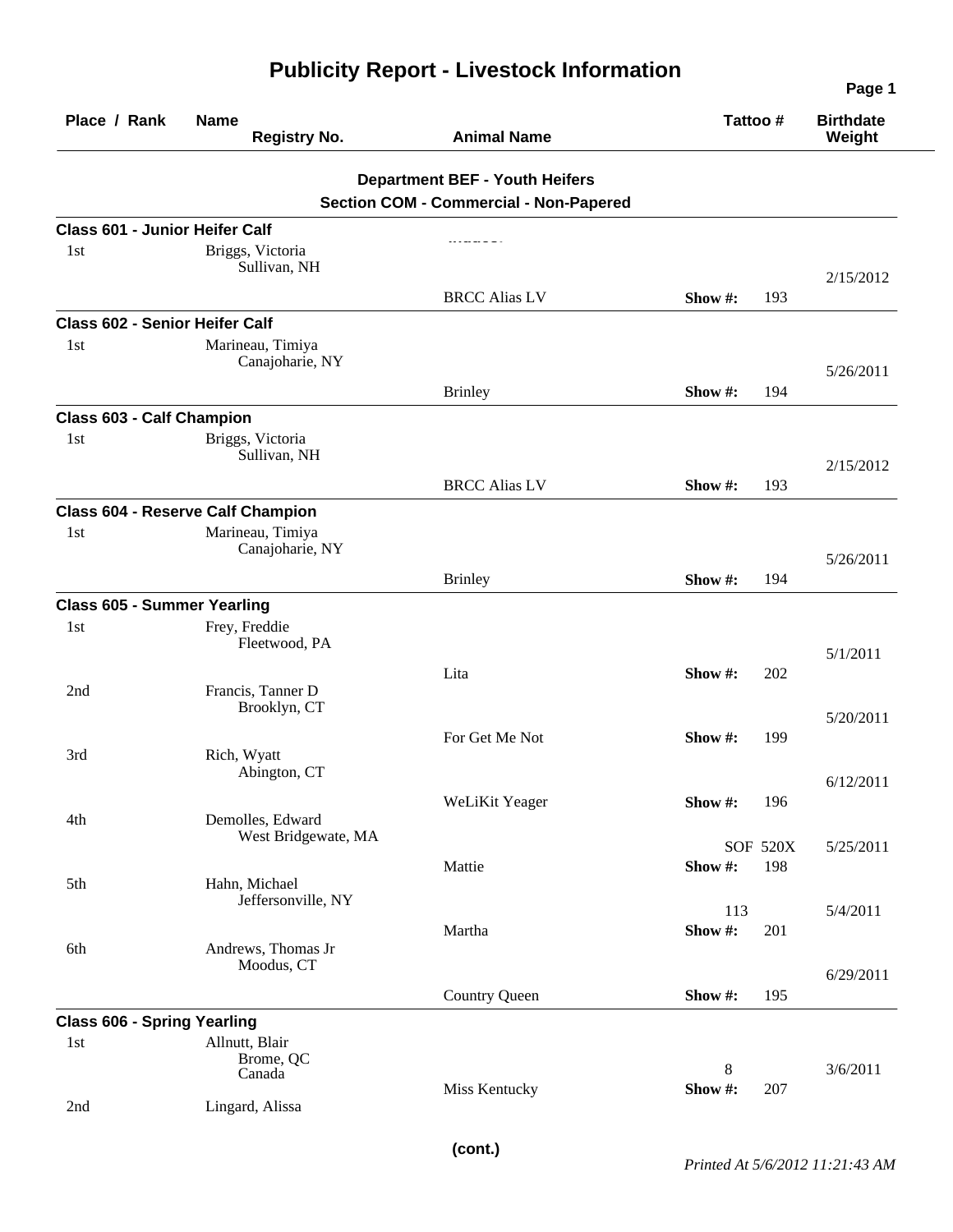| Place / Rank                       | <b>Name</b><br><b>Registry No.</b>         | <b>Animal Name</b>   | Tattoo # |           | <b>Birthdate</b><br>Weight |
|------------------------------------|--------------------------------------------|----------------------|----------|-----------|----------------------------|
|                                    |                                            |                      |          |           |                            |
| <b>Class 606 - Spring Yearling</b> | Group - - (cont.)<br>Willimantic, CT       |                      |          |           |                            |
|                                    |                                            |                      |          |           | 3/5/2011                   |
|                                    |                                            | WeLiKit YaYa         | Show #:  | 208       |                            |
| 3rd                                | Perry, Jeff<br>Pomfret Ctr, CT             |                      |          |           |                            |
|                                    |                                            |                      |          |           | 4/5/2011                   |
|                                    |                                            | WeLiKit YaWanna      | Show #:  | 205       |                            |
| 4th                                | Petow, Austin<br>Vernon, CT                |                      |          |           |                            |
|                                    |                                            |                      | 321Y     |           | 3/21/2011                  |
|                                    | 355928                                     | SLFA Spitfire 321Y   | Show #:  | 206       |                            |
| 5th                                | Schubert, Aaron                            |                      |          |           |                            |
|                                    | Davenport, NY                              |                      |          |           | 4/6/2011                   |
|                                    |                                            | Double S Raging Rose | Show #:  | 204       |                            |
| 6th                                | Kelekenberg, Libby                         |                      |          |           |                            |
|                                    | Clarence Center, NY                        |                      |          |           | 5/3/2012                   |
|                                    |                                            | Entry                | Show #:  | 131       |                            |
| 7th                                | Hicks, Kristopher                          |                      |          |           |                            |
|                                    | Rhinebeck, NY                              |                      |          | 21vjd1483 | 4/15/2011                  |
|                                    |                                            | China                | Show #:  | 288       |                            |
| 8th                                | Majewski, Hannah                           |                      |          |           |                            |
|                                    | Westmoreland, NH                           |                      |          |           |                            |
|                                    |                                            |                      |          | 203       | 4/13/2011                  |
|                                    |                                            | Holly                | Show #:  |           |                            |
| <b>Class 607 - Junior Champion</b> |                                            |                      |          |           |                            |
| 1st                                | Frey, Freddie                              |                      |          |           |                            |
|                                    | Fleetwood, PA                              |                      |          |           | 5/1/2011                   |
|                                    |                                            | Lita                 | Show #:  | 202       |                            |
|                                    | <b>Class 608 - Reserve Junior Champion</b> |                      |          |           |                            |
| 1st                                | Allnutt, Blair                             |                      |          |           |                            |
|                                    | Brome, QC                                  |                      |          |           |                            |
|                                    | Canada                                     |                      | 8        |           | 3/6/2011                   |
|                                    |                                            | Miss Kentucky        | Show #:  | 207       |                            |
| <b>Class 609 - Junior Yearling</b> |                                            |                      |          |           |                            |
| 1st                                | Dias, Lily                                 |                      |          |           |                            |
|                                    |                                            |                      |          |           | 2/22/2011                  |
|                                    |                                            | We-Li-Kit Yippie     | Show #:  | 447       |                            |
| 2nd                                | D'Agata, Sarah                             |                      |          |           |                            |
|                                    | West Suffield, CT                          |                      |          |           | 2/7/2011                   |
|                                    |                                            | <b>Bristol</b>       | Show#:   | 209       |                            |
|                                    |                                            |                      |          |           |                            |
| <b>Class 610 - Senior Yearling</b> |                                            |                      |          |           |                            |
| 1st                                | Giles, Gunner                              |                      |          |           |                            |
|                                    | Millbrook, NY                              |                      |          |           | 9/5/2010                   |
|                                    |                                            | 8.2                  | Show#:   | 211       |                            |
| 2nd                                | Baker, Jane                                |                      |          |           |                            |
|                                    | Moodus, CT                                 |                      |          |           | 10/21/2010                 |
|                                    |                                            | TFA Wicken           | Show#:   | 210       |                            |
|                                    |                                            |                      |          |           |                            |

## **Publicity Report - Livestock Information**

**Page 2**